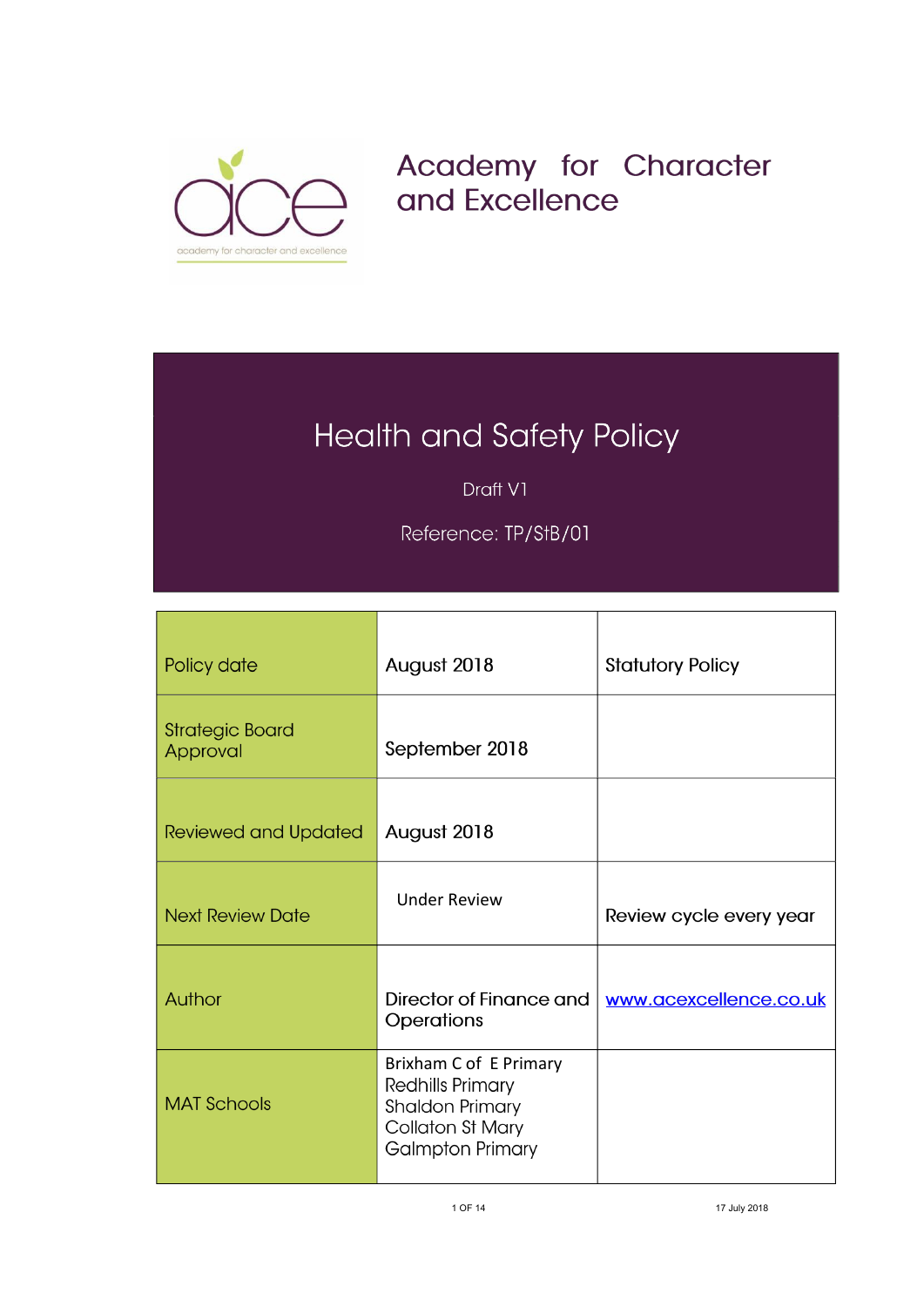

# **Health and Safety Policy**

# **Academy for Character and Excellence**

**DATED: 31st August 2018**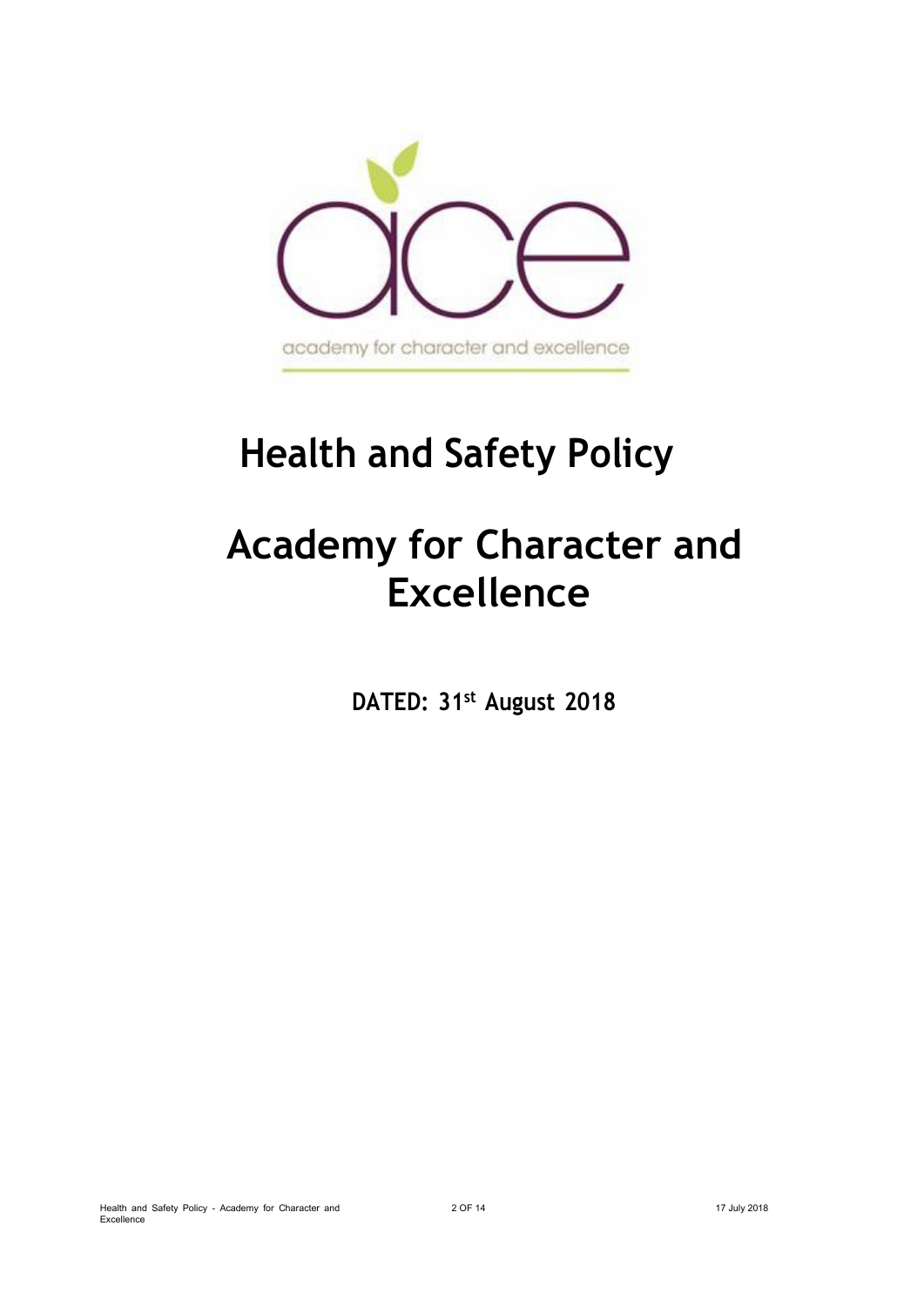## **CONTENTS**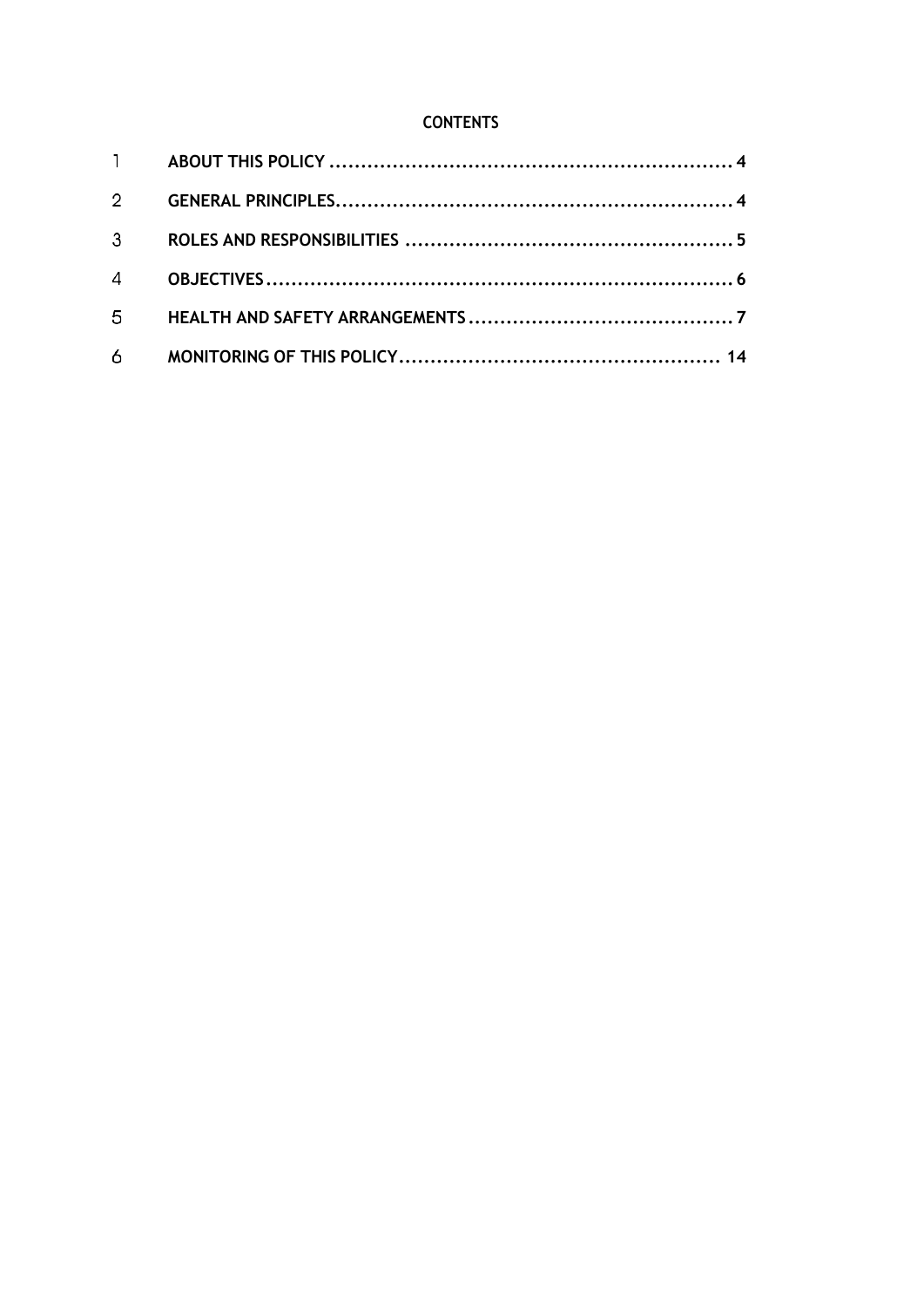#### $\mathbf{1}$ **ABOUT THIS POLICY**

<span id="page-3-0"></span>The aim of the policy is to ensure that students, staff and everyone who uses the services of the Trust, and all schools within the Trust, are kept safe at all times. This policy has been written to comply with the requirements of the Health and Safety Act 1974 (and associated legislation and guidance)

#### <span id="page-3-1"></span> $\overline{2}$ **GENERAL PRINCIPLES**

- It is Trust policy to ensure that every reasonable step be taken to prevent injury and illhealth to personnel by protecting individuals from hazards at work. This also includes pupils and visitors to the school whether it is for pursuance of their employment or other activities. 2.1
- 2.2 This is approached by:
	- 2.2. assessing and controlling risk as part of the day-to-day management of school activity
	- 2.2.2 providing and maintaining safe, healthy and secure working conditions, training and instruction so that personnel are able to perform their various tasks safely and efficiently
	- 2.2.3 ensuring that a constant awareness with regard to health and safety at work is maintained in respect of all activities within the school and during out-ofschool activities
	- 2.2.4 periodic review of the safety policy as school activities and the associated risks change
- 2.3 All personnel employed within the school have a legal obligation to co-operate in the operation of this policy by not interfering with or misusing equipment that has been provided in the interests of health and safety.
	- 2.3. All employees within the Trust have a corresponding obligation to cooperate and comply with this policy so far as is reasonably practicable by:
	- 2.3.2 complying with safety procedures, whether written or brought to their attention by other means for their own protection, protection of those under their supervision and others who may be affected by their actions
	- 2.3.3 reporting to the Director of Finance and Operations (DFO) and / or the MAT Health & Safety Co-ordinator (HSC) any incident that has led, or could have led, to damage or injury
	- 2.3.4 assisting in any investigation with regard to accidents, dangerous occurrences or near-misses.
- In line with the safety organisation set out in this policy, it is the responsibility of all line managers to ensure compliance with safety arrangements within their areas of responsibility. From time to time, safety arrangements are adopted for the control of risk and reflect the procedures that are to be followed within the Trust. 2.4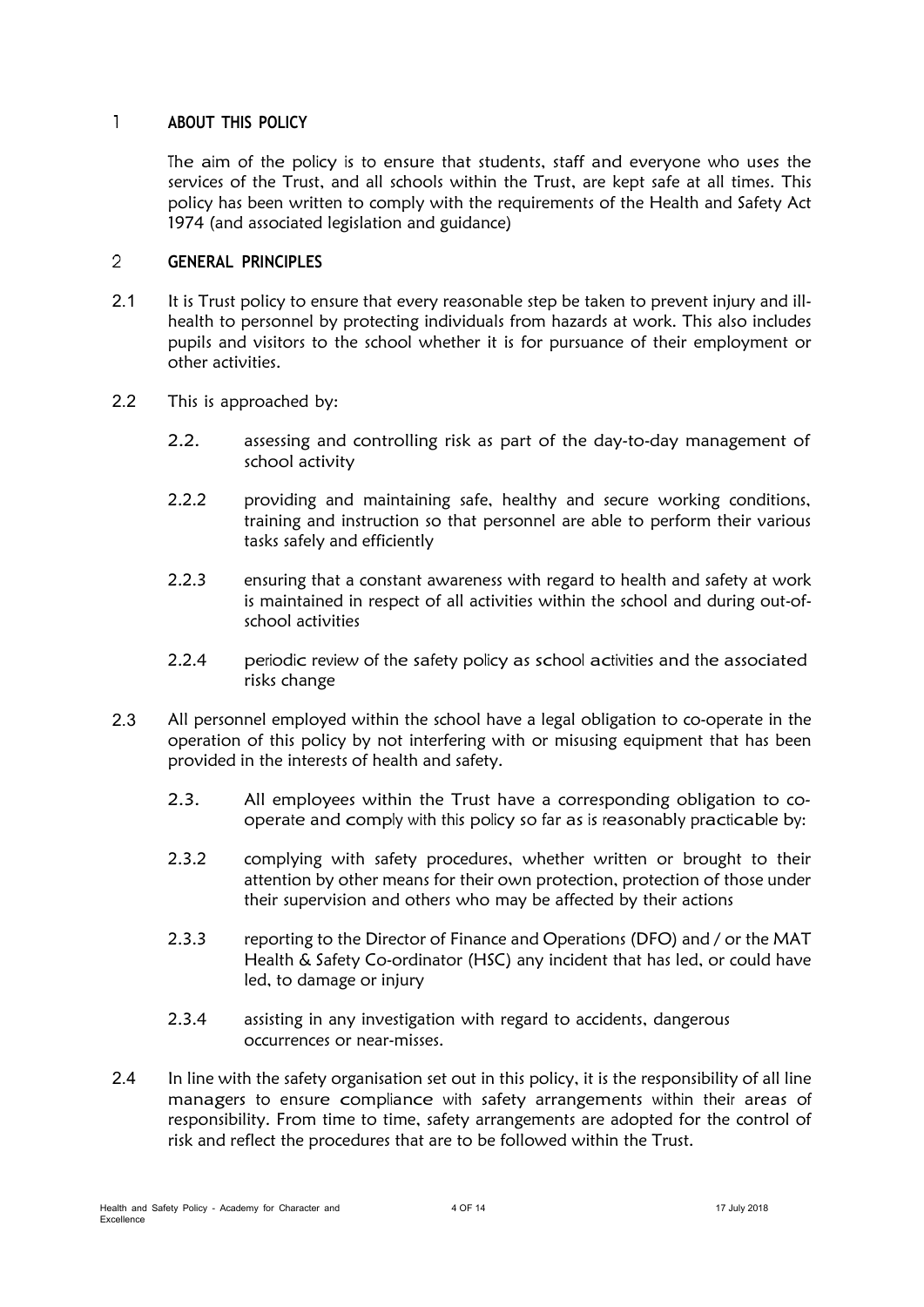#### <span id="page-4-0"></span> $\mathbf{3}$ **ROLES AND RESPONSIBILITIES**

- As the employer and board responsible for the Trust, the Strategic Board Directors ultimately retain responsibility for all matters. Local governing bodies, Interim Advisory / Executive Boards, Heads of School and other appropriate staff have specific responsibilities as set out in the scheme of delegation. 3.1
- 3.2 **Director of Finance and Operations (DFO).** The DFO has operational responsibility for Health and Safety within the Trust.
- **Head of School**. The head of school is responsible for the effective implementation of the safety policy and for encouraging staff, through regular monitoring, to implement health and safety arrangements. 3.3
- 3.4 **MAT Health & Safety Co-ordinator (HSC)**. The HSC will act as an adviser to the Heads of School on health, safety and welfare within the School. He or she will also be involved with advising all personnel in meeting their individual responsibilities with regard to health and safety at work.
- **Senior Leadership Team (SLT)**. All Senior Leadership Team members are responsible for ensuring that the day-to-day requirements regarding health and safety at work are met within their areas of concern. Where any new process or operation or substance is introduced into the area of their responsibility, they are to liaise with the HSC so that the associated risks are assessed and any precautions deemed necessary are implemented. 3.5
- 3.6 **Teachers and supervisors.** The responsibility of applying safety procedures on a dayto-day basis rests with all teachers and supervisors. All accidents will be investigated by them in accordance with current procedures in order that the cause of any accident can be identified and remedial action taken as appropriate. They are to ensure that all new members of staff and pupils under their control are instructed in their own individual responsibility with regard to the Health and Safety at Work Act (1974) and that they frequently make inspections of their area of responsibility, taking prompt remedial action where necessary.
- **Employees and pupils.** Employees and pupils have a responsibility to ensure that they act with all reasonable care with regard to the health and safety of themselves, other members of the school, contractors, and members of the public. They are required to co-operate with supervisors, line managers, safety representatives and the HSC, and to adhere to safety guidance given in helping to maintain standards of health and safety within the school. 3.7
- **Health and Safety committee.** The health and safety committee as a whole, or through individual members, is to monitor health and safety performance and recommend any action necessary should this performance appear or prove to be unsatisfactory. 3.8
- **Contractors.** It is the responsibility of contractors and their employees to read and comply with the school health and safety policy. 3.9

## **Risk assessments**

3.10 Responsibility for assessing and controlling risks rests with all personnel within the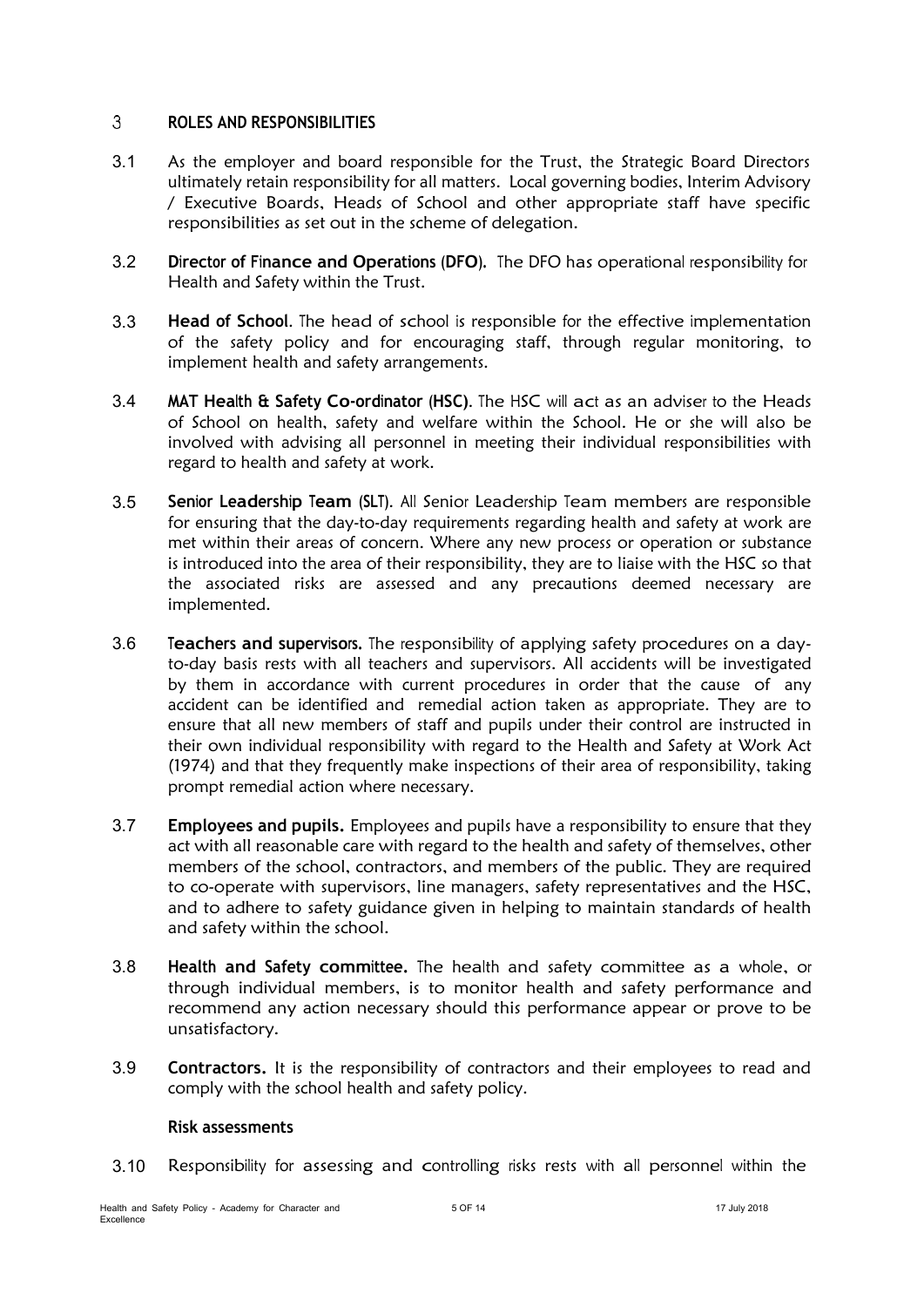school. However, risk assessment and training shall be performed in consultation with the HSC.

#### **Health and Safety committee**

- 3.11 The safety committee is to comprise:
	- 3.11.1 DF
	- 3.11. HS
	- 3.11. School representatives
	- 3.11. nominated governor(s)
	- 3.11. nominated director
- The committee will meet as deemed necessary, but not fewer than three times annually. 3.12

#### **Terms of reference of the safety committee**

- Under section 2(7) of the Health and Safety at Work Act (1974), the safety committee has the function, in consultation with the staff and pupils it represents, of keeping under review the measures taken to ensure the health and safety at work of the employees and pupils. 3.13
- 3.14 Specific functions will include:

the study of accident and notifiable disease statistics and trends so that reports can be made to the governors on unsafe and unhealthy conditions and practices, together with recommendations for corrective action

- 3.14. examination of safety audit reports on a similar basis
- 3.14.2 consideration of reports and factual information provided by inspectors of the enforcing authority
- 3.14.3 consideration of reports that safety representatives may submit
- 3.14.4 assistance in risk assessment and the development of Trust safety procedures and safe systems of work
- 3.14.5 monitoring the effectiveness of safety procedures and safe systems of work
- 3.14.6 monitoring the effectiveness of the safety content of employee training
- 3.14.7 monitoring the adequacy of safety and health communication and publicity in the school

#### <span id="page-5-0"></span> $\overline{4}$ **OBJECTIVES**

4.1 The objectives of this policy are to: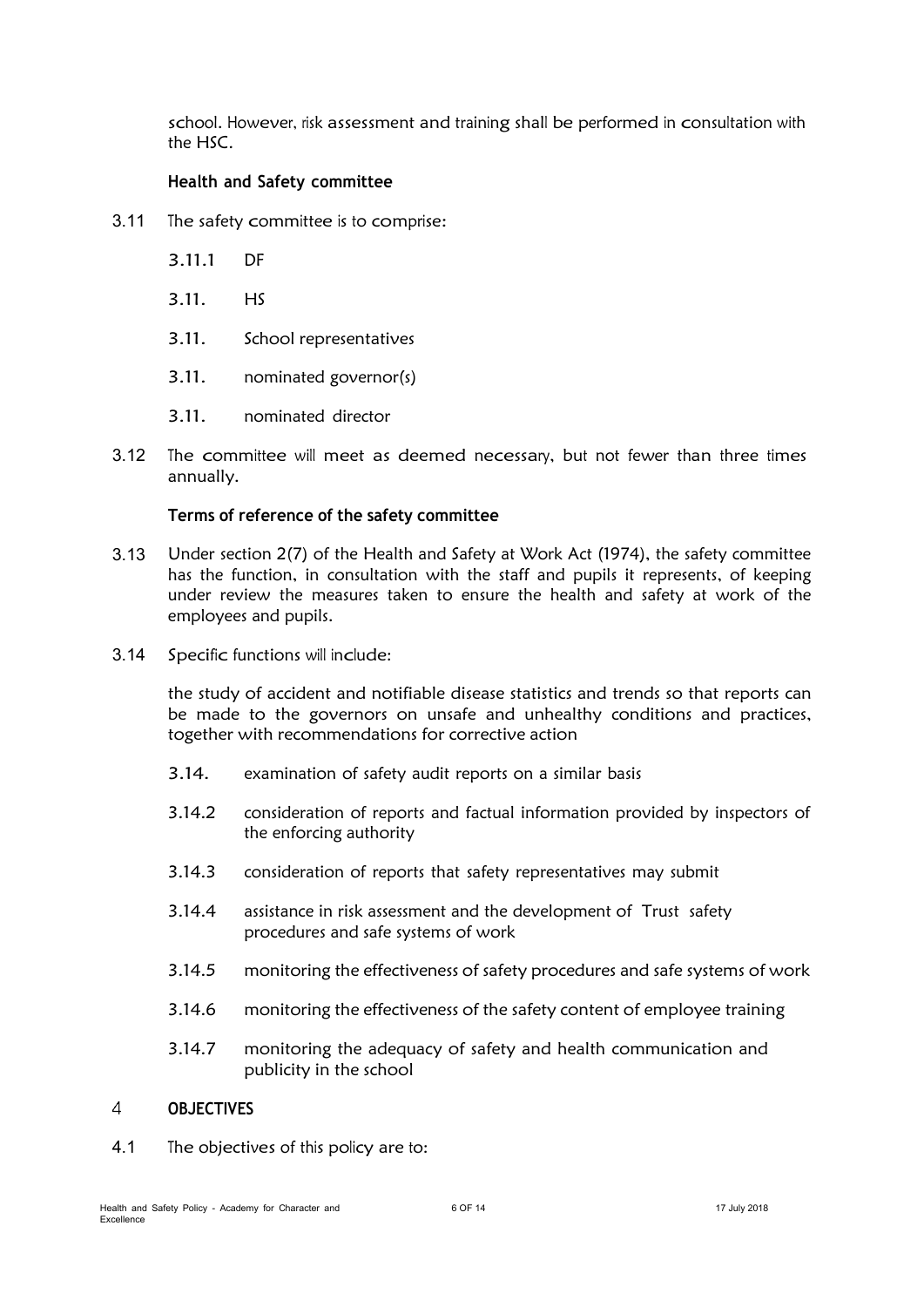- 4.1.1 promote high standards of safety, health and welfare in compliance with the Health and Safety at Work Act (1974), other statutory instruments and approved codes of practice
- 4.1. ensure that places and methods of work are safe and healthy through the arrangements set out in part 3 and others that are adopted from time to time as appropriate to changing circumstances
- 4.1. protect personnel, whether they be employees, pupils, members of the general public visiting the school, or contractors and their employees, from any foreseeable hazards
- 4.1. ensure adequate training, instruction, supervision and information is given to all employees in order that they may work in safety insofar as is reasonable and practicable
- 4.1. ensure a safe and healthy working environment for all personnel and that there are sufficient facilities and arrangements for their welfare
- 4.1. ensure that awareness with regard to all aspects of safety is fostered by all personnel
- 4.1. ensure personnel are aware of their responsibility to take any steps necessary in order that the health and safety of both themselves and others may be safeguarded, and to co-operate in all aspects with regard to safety
- <span id="page-6-0"></span>4.1. ensure that full and effective consultation on all matters is encouraged

#### 5 **HEALTH AND SAFETY ARRANGEMENTS**

- 5.1 The safety arrangements set out below are for the information, guidance and compliance of all personnel in the Trust.
- Health and safety are integral parts of management. They are key considerations that should underpin and facilitate educational and financial activity. Under the Health and Safety at Work Act (1974) and common law, employers and employees must look after children in their care. 5.2
- In carrying out their normal functions, it is the duty of all heads of faculty or area to do everything possible to prevent injury to individuals. This will be achieved so far as is reasonably practicable by adoption of arrangements and procedures developed out of risk assessment for control of risk. 5.3
- 5.4 These can be summarised as:
	- 5.4. providing and maintaining safe equipment and safe systems of work
	- 5.4.2 making arrangements to ensure the safe use, handling, storage and transport of materials, drugs, substances and other articles
	- 5.4.3 providing the necessary information, instruction, training and supervision to ensure all personnel are aware of their responsibilities for safety
	- 5.4.4 providing safe places of work with safe access to and exit from them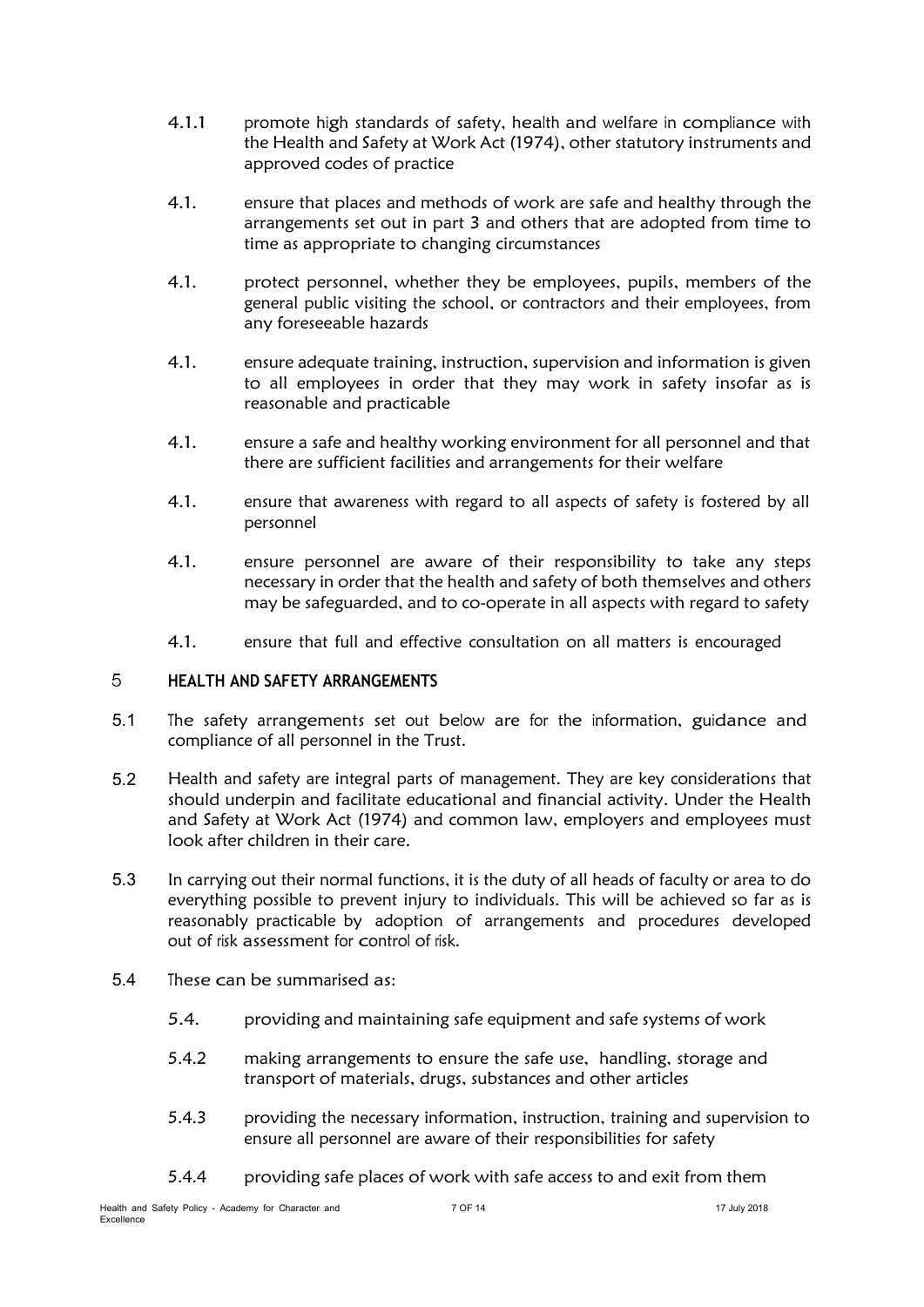- 5.4.5 providing a safe and healthy working environment
- 5.4.6 providing a system for rapidly identifying and remedying hazards
- 5.4.7 where hazardous conditions cannot be eliminated, providing suitable protective clothing and equipment
- 5.5 More specific arrangements are set out below and will be appended from time to time as necessary to address new risks.
- All personnel have a statutory duty to co-operate in fulfilling the objectives of the Directors and a personal responsibility to take reasonable care to ensure that their actions do not cause injury to themselves and to others. 5.6
- Employees are required to observe special rules and safe methods that apply to their own work and to report hazards discovered by them to the DFO and / or the DFO. 5.7
- No person shall intentionally or recklessly interfere with or misuse anything provided in the interests of health and safety. 5.8
- 5.9 Specific arrangements for health and safety

#### **Accident reporting**

5.10 Any accident or injury is to be reported using the agreed School procedure by the person or persons involved in the accident, and entered in the accident report book (either the student accident book or the staff accident book). Accident books are held in agreed locations within each school. The Head of School is to ensure that the governors are informed of all accidents of a serious nature and any dangerous occurrences, and where applicable follow the requirements of current legislation. The DFO will be responsible for informing the Board of Directors.

## **Accident investigation**

- All significant accidents or incidents that are considered to be dangerous and nearmiss situations are to be reported to the Head of School. They in turn are to report the incident to the HSC. 5.11
- 5.12 The HSC is to carry out an immediate investigation into the incident in order to identify the cause of the accident and measures taken to prevent a reoccurrence.
- Investigations such as these are essential in order that accidents, damage to equipment and property, and losses are kept to a minimum. 5.13
- 5.14 The chair of the health & safety committee is responsible for the co-ordination of such investigations.
- 5.15 All contractors must ensure that accidents involving their personnel are reported to the HSC of the school, as well as their own reporting chain.

#### **Reporting procedures**

Any practice or condition that is likely to have an adverse effect on the health and safety of personnel, or damage to equipment or property, is to be reported to Heads 5.16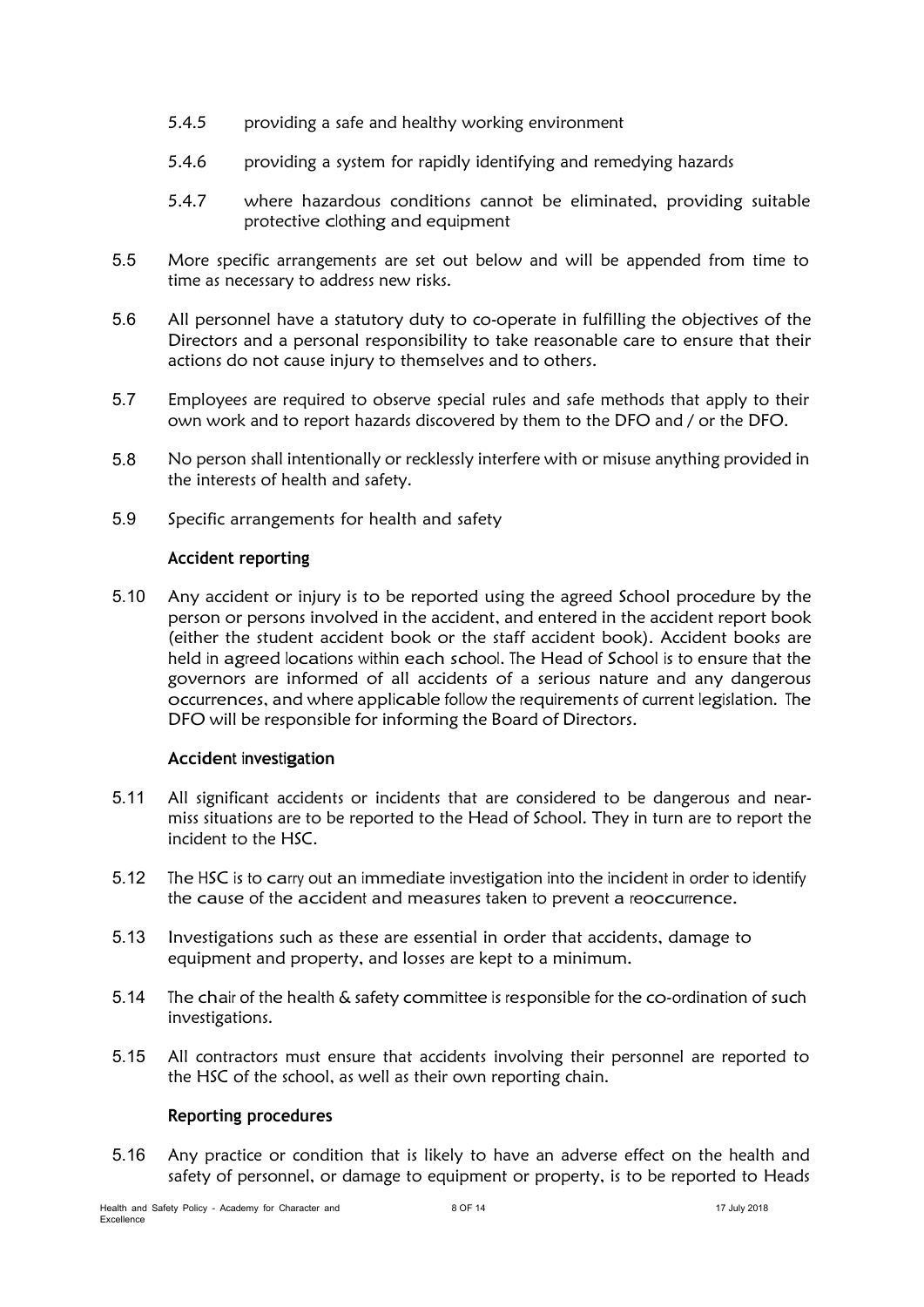of School and the HSC. Such reports are to be recorded.

#### **Out-of-school visits and activities**

All personnel that arrange or actively participate in school visits or out-of-school activities must follow the procedures outlined in the separate document held in each school entitled 'Procedure for school visits and out-of-school activities'. 5.17

#### **Safe working procedures**

- The responsible designated person within each school must ensure that safe working procedures are developed through: 5.18
	- 5.18. assessing the tasks
	- 5.18.2 identifying the hazards
	- 5.18.3 defining a safe method
	- 5.18.4 implementing the system
	- 5.18.5 monitoring the system
- Once developed, safe working procedures must be promulgated to protect all personnel working within their area of responsibility from dangers to their health and safety. They are also to familiarise themselves with laid-down procedures and ensure that personnel under their control are fully conversant with these procedures. 5.19

## **Equipment**

- All defects found in equipment must be reported immediately to the Head of School who in turn will appraise the HSC of the details. 5.20
- 5.21 The equipment concerned is to be withdrawn from service, clearly marked and isolated in an area where it cannot be reissued for further use until repair has been effected.

## **Means of access**

- When using access equipment, such as ladders, crawling boards, etc. the correct equipment is to be used for the job to be undertaken. Stepladders should always be supported by another person. 5.22
- Always use correct routes of access. Do not use short cuts; they can result in serious accidents. 5.23

## **Machinery (Kilns)**

- 5.24 Legislation lays down requirements for employers regarding the safety and safe use of all work equipment including machinery. Work equipment should not give rise to risks to health and safety, irrespective of its age or place of origin.
- 5.25 The following safety checklist should be adhered to: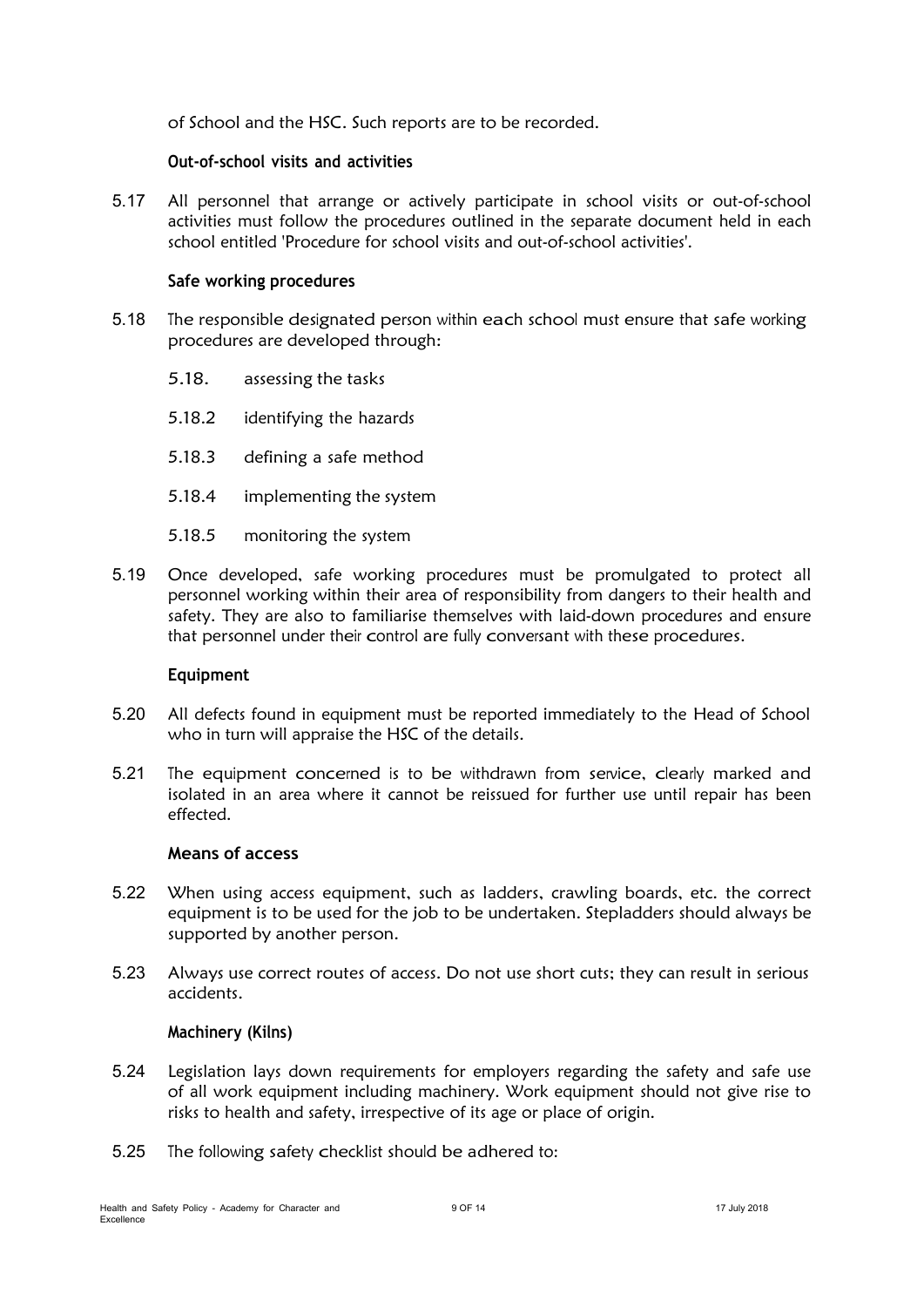- 5.25.1 Only trained and authorised users must be allowed to operate machines.
- 5.25.2 Training checklists should be used to ensure all the relevant points are covered.
- 5.25.3 Machines must never be used without all proper guards in place and working correctly. Posters and signs should be used to remind workers of the need to use guards.
- 5.25.4 Operators should check that all necessary guards are in place before starting any machine.
- 5.25.5 Areas around machines should be clean, tidy and free of obstructions.
- 5.25.6 Sufficient clear space should be provided to allow easy movement and reduce the risk of accidental interference from other works.
- 5.25.7 Appropriate safety clothing should be worn when operating machines.
- 5.25.8 A sufficient standard of lighting must be provided around machines. In particular, 'flicker' must be prevented as this can cause problems when working with moving parts.
- 5.25.9 A clear system of signing must be implemented for defective machines in order to prevent unauthorised use.
- 5.25.1 Defects must be remedied promptly.

See [www.cleapss.org.uk/](http://www.cleapss.org.uk/) for further guidance

## **Good housekeeping**

- 5.26 Tidiness, cleanliness and efficiency are essential factors in the promotion of health and safety. Accidents can be prevented by following the guidelines listed below.
- 5.27 Keep corridors and passageways unobstructed.
- 5.28 Ensure shelves in storerooms are stacked neatly and not overloaded.
- 5.29 Keep floors clean.
- 5.30 Do not obstruct emergency exits.

## **Electrical equipment**

- Only authorised and fully qualified personnel are to install, repair or attempt to repair electrical equipment. 5.31
- 5.32 Where 13-amp sockets are in use, only one plug per socket is permitted.
- 5.33 The protective outer sleeve of electrical cables is to be firmly secured within the electric plugs. Where the outer sleeve is not secured within the plug and the connecting live wires are visible, a qualified person is to be tasked to rewire the plug correctly.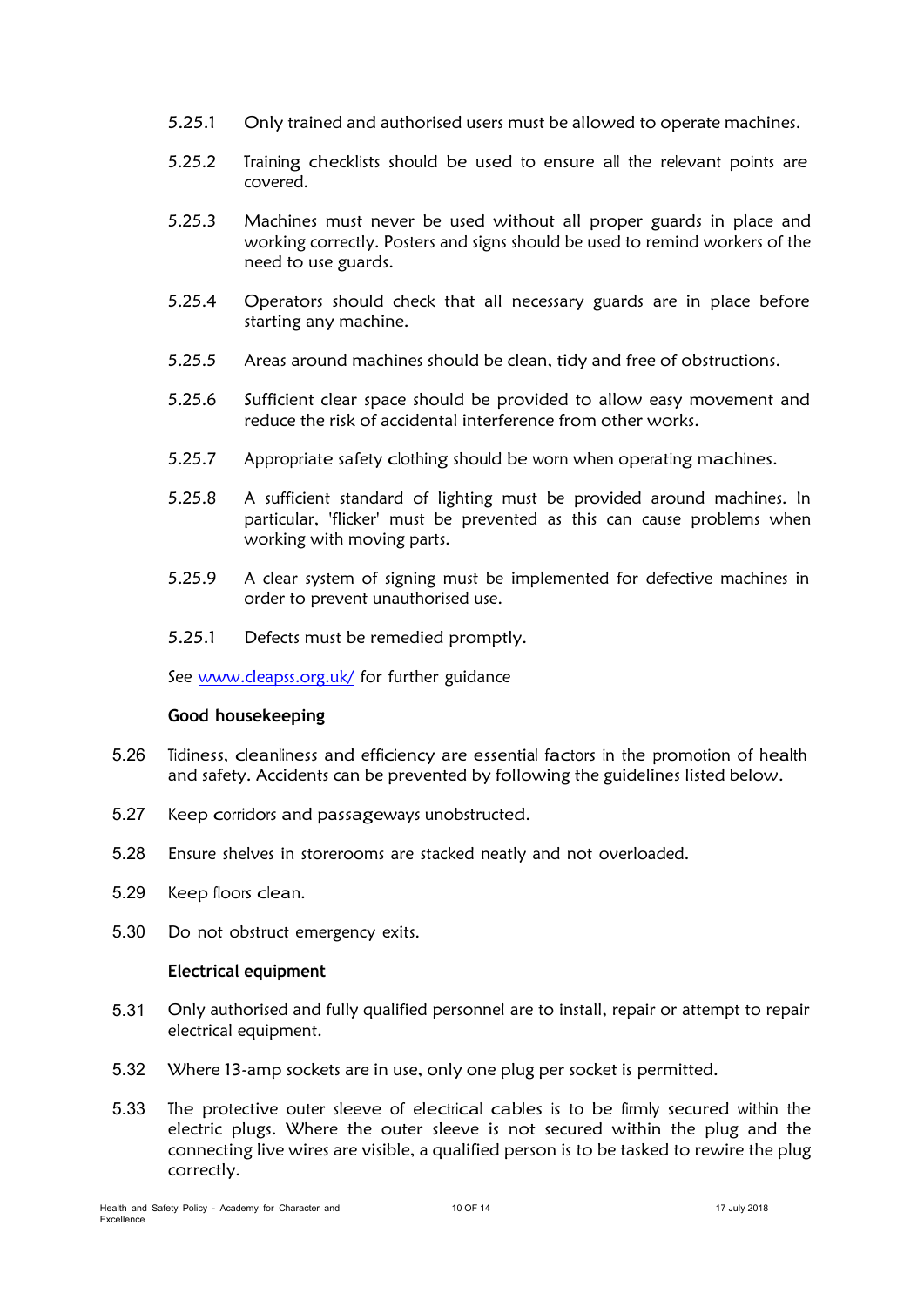- 5.34 Electrical equipment that is known to be, or suspected of being faulty must not be used.
- If electrical equipment becomes faulty whilst in use, it is to be isolated from the source of supply and secured so that it cannot be used until repair has been effected. 5.35

#### **Use of harmful substances**

- 5.36 When using harmful substances, whether they be material or chemical substances, all personnel must ensure that adequate precautions are taken to prevent injury to health.
- No new materials or chemical substances are to be brought into use unless an assessment using the Control of Substances Hazardous to Health Regulations 1994 has been carried out and clearance given for use by the HSC. The user department is to be in possession of a safety data sheet. 5.37
- 5.38 See also the CLEAPSS guidance at:

[http://openlibrary.org/books/OL17230488M/CLEAPSS\\_laboratory\\_handbook](http://openlibrary.org/books/OL17230488M/CLEAPSS_laboratory_handbook)

Work involving lead or asbestos is not to be carried out under any circumstances without reference in the first instance to the HSC. 5.39

#### **Skin infections and hand care**

- To reduce the risk of dermatitis, oil acne or skin cancer, always avoid unnecessary skin contact with oils and chemicals. Always wear gloves and protective clothing where necessary. 5.40
- 5.41 Use barrier creams before commencing work. These provide a barrier between the skin and harmful chemicals, oils and dirt.
- 5.42 Do not put oily or chemically soiled rags in pockets.
- Always change clothing if it has become contaminated with chemicals, flammable liquids or oils. 5.43

#### **Smoking and Vaping**

5.44 Smoking and vaping is not permitted within the grounds of any of the schools in the Trust.

## **Consumption of food**

Food is only to be consumed in recognised rest rooms, agreed areas and dining areas. 5.45

#### **Emergency services**

- 5.46 Fire, police or ambulance services can be contacted by dialling <sup>999</sup> and asking for the service required.
- 5.47 There are trained first aiders on call within each school during working hours.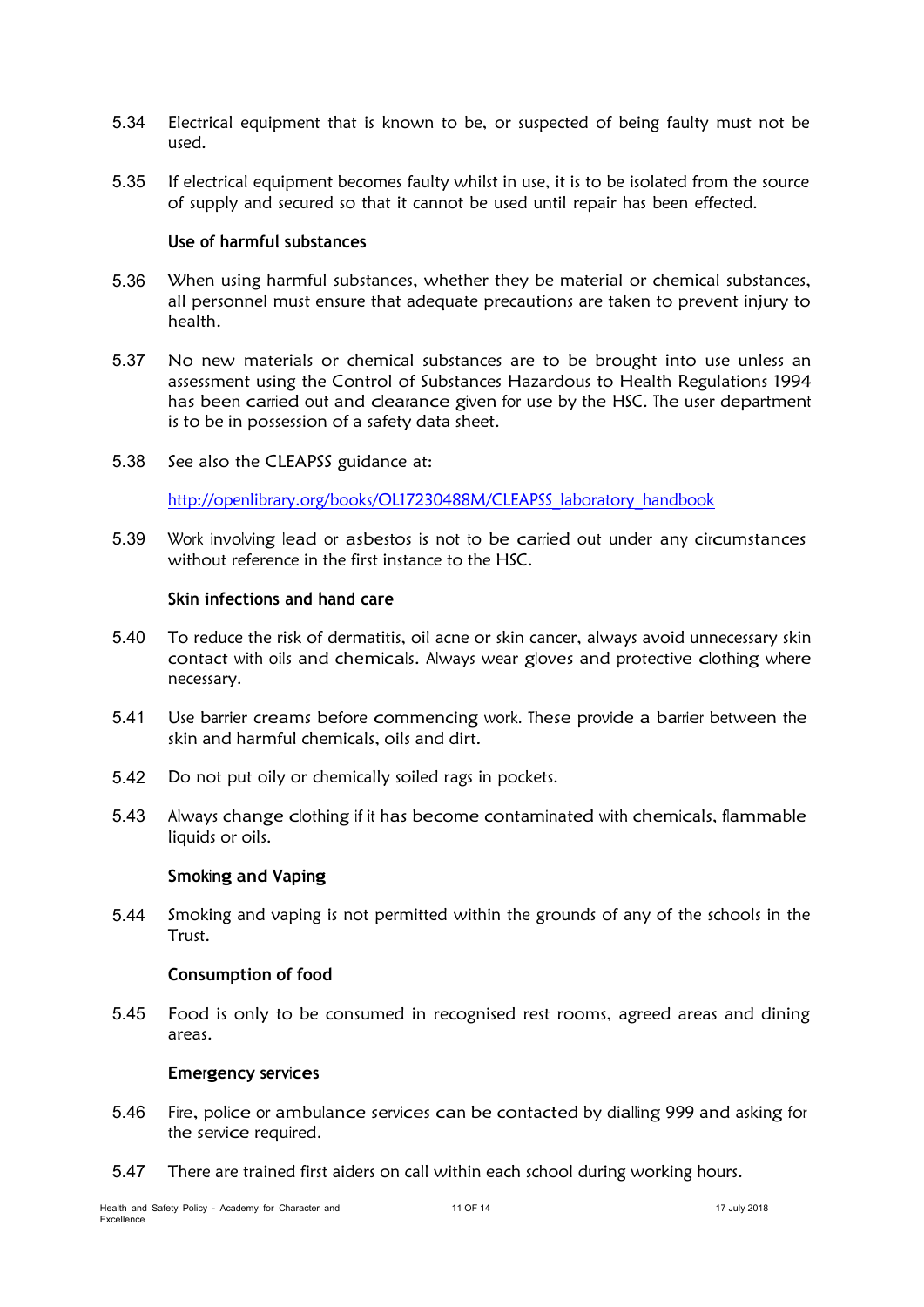#### **Noise**

Where noise cannot be controlled at source, all personnel must be protected from high noise levels as required by the Noise at Work Regulations. 5.48

#### **Fire prevention**

- 5.49 Fire orders are available for all personnel to read in their school. They cover all aspects of fire prevention.
- A notice, 'Action to be taken in the event of a fire' is posted in all buildings at fire points and each classroom has a printed notice clearly identifying the evacuation route and assembly area to be used. 5.50
- Personnel are responsible for knowing the location of fire points and fire exits. They should also know the location of the assembly point in the event of a fire. 5.51
- The most important part of fire control is prevention. It is with this in mind that all personnel are to be conversant with the fire potential of materials and substances that they use, and should exercise maximum care in their use, especially those marked 'flammable'. 5.52
- 5.53 Fire evacuation procedures, fire prevention training and fire alarm testing are to be carried out in accordance with current legislation.

#### **Visitors**

It is the duty of all personnel within the school to ensure the health and safety of all visitors to the school. 5.54

## **Contractors**

5.55 Contractors working within the school are required to comply with the working rules as issued by this school. Any breach of these rules is to be reported to the Head of Schooland/or HSC.

#### **Use of vehicles**

Only those persons authorised and in possession of the appropriate licence are to drive vehicles on school business. 5.56

#### **Legionellosis**

- The primary aim is to prevent the build-up of the Legionella pneumophilla organisms in water systems and to prevent inhalation of infected water droplets. 5.57
- 5.58 Control measures are as follows.
	- 5.58.1 All showers are to be turned on and left running for five minutes weekly.
	- 5.58.2 All showers are to be cleaned monthly, or after more than one week's nonuse, to prevent slime, corrosion and scale build-up. This will involve dismantling the showerheads to clean and disinfect inside the spray nozzle.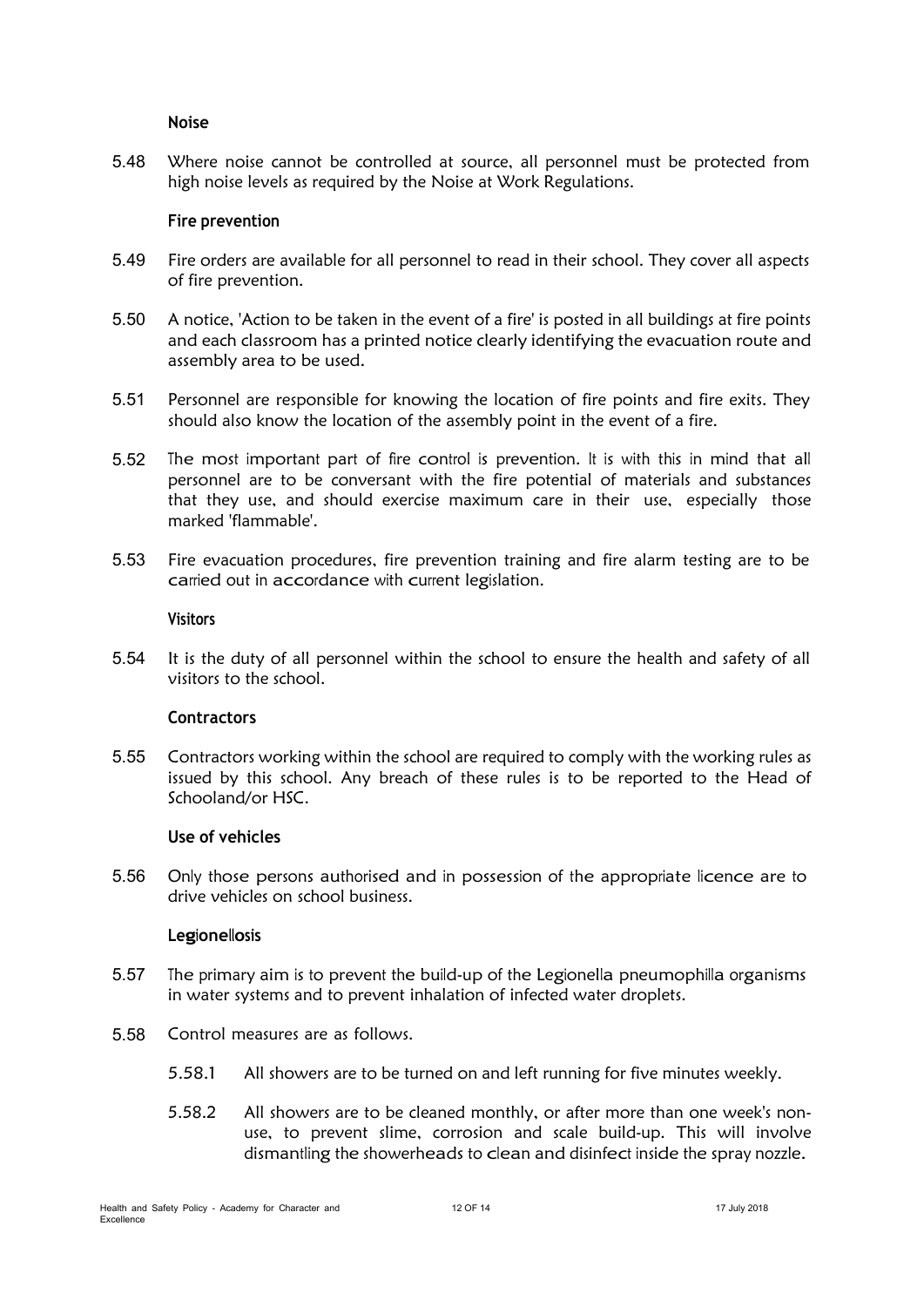- 5.58.3 The water temperature is to be below 20 degrees C or above 55 degrees C and this is to be checked monthly.
- 5.58.4 Records are to be maintained of all cleaning and temperature checks carried out.
- 5.58.5 Water storage tanks are to be covered.
- 5.58.6 Records are to be maintained of any maintenance, water treatments or disinfection.

## **Manual handling of loads**

- Personnel are not to lift, drag, push or carry heavy or awkward loads unless training has been undertaken and risk assessments carried out. 5.59
- 5.60 Health and safety information and advice are available on all aspects of health, safety and welfare from the HSC.
- Additional arrangements will be appended as they are developed out of risk assessments carried out in accordance with this policy. 5.61

## **Work at Height**

- 5.62 Work at height will be avoided wherever possible. Work carried out at height where a significant injury could result will be risk assessed by the relevant line manager in orderto identify and implement control measures. Staff who work at height will be briefed in risk assessment findings. When working at height (including accessing storage or putting up displays) appropriate stepladders or kick stools are to be used. Staff mustnot climb or stand on chairs or other items.
- 5.63 Formal training on work at height will be undertaken where the need is identified in the risk assessment process described above. It will be ensured that:
	- 5.63.1 all work at height is risk assessed and properly planned and organised
	- 5.63.2 all those involved in work at height are trained and competent to do so
	- 5.63.3 the use of access equipment is restricted to authorised users
	- 5.63.4 access equipment is regularly inspected and maintained in a safe condition
	- 5.63.5 access to fragile surfaces is properly controlled

#### **Asbestos**

- 5.64 The arrangements for the management of asbestos on the site are detailed in the Asbestos Management Plan (**AMP**).
- 5.65 The Asbestos Register will be made available to all staff and contractors prior to any work commencing on the fabric of the building or fixed equipment containing asbestos No work can commence until permission to work has been given by the authorising manager named in the AMP.